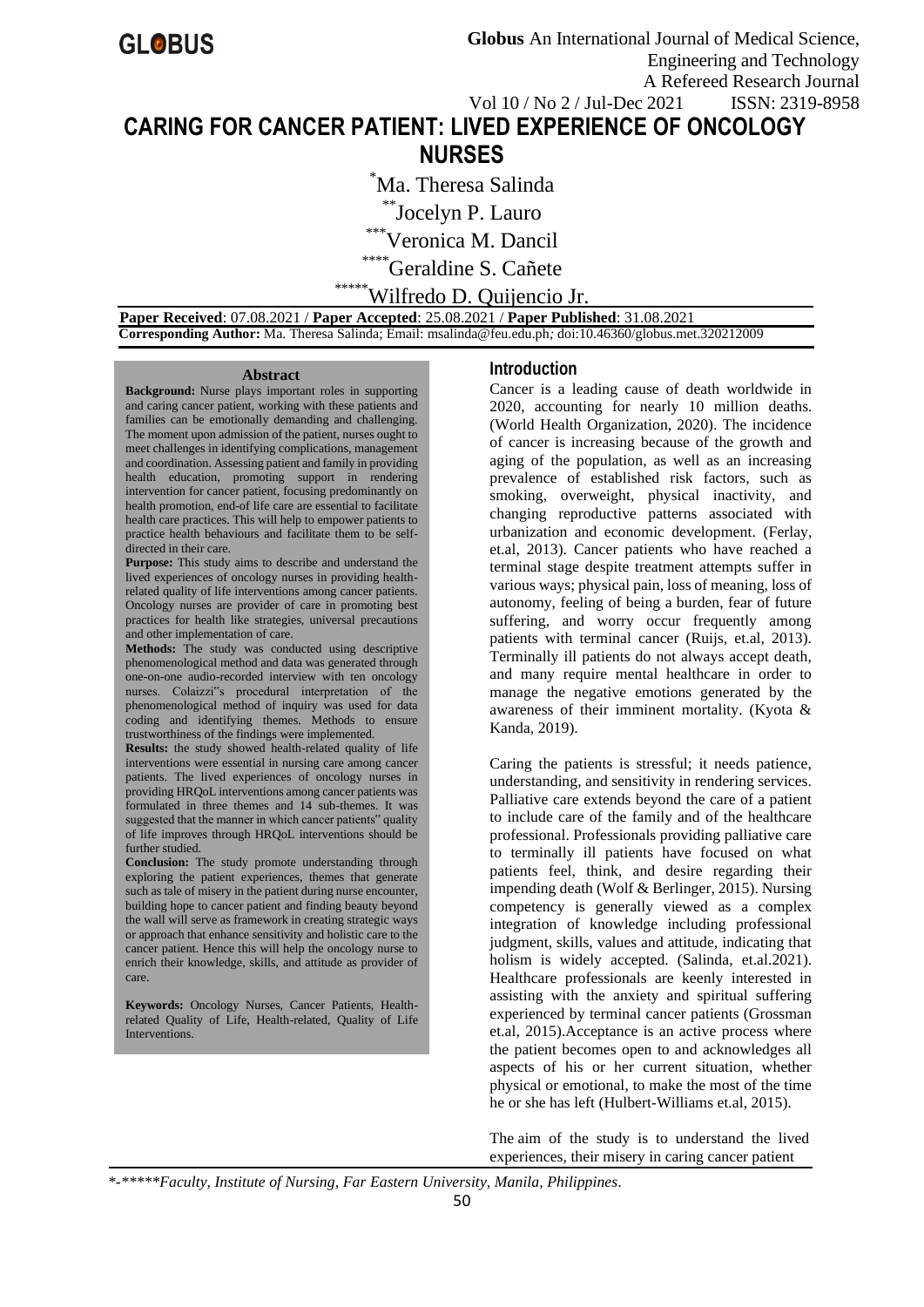and to see beyond the beauty of caring cancer patient. Nurses serve as advocate and change agent in instilling faith and hope to the patient.

## **Objective**

To deepen the nurses' understanding in assessing the patient sensitivity in caring cancer patient.

Needs and providing health-related quality of life interventions among cancer patients. Oncology nurses are provider of care in promoting best practices for health like strategies, universal precautions and other implementation of care.

## **Methods**

## **Research Design**

This study made use of descriptive phenomenological design to accurately describe the lived experiences of oncology nurses in providing health-related quality of life interventions among cancer patients. Applying Colaizzi's strategy in descriptive phenomenology was to elicit an exhaustive description about the phenomenon regarding oncology nurses experiences in taking care of cancer patients. To begin with, we transcribe, read, re-read, and analyze a description of each informant participating in the study to acquire full understanding of the data. Then we extracted statements with importance to the research question, such as descriptions of how an oncology nurse feels about in providing health-related quality of life interventions among cancer patients. To reflect the research data precisely, the important statements was made through quotations from the informants. To analyze the important statements, we commenced to articulate what the statements denote and generate themes from the meanings. Then we clustered related themes together and organized them into sub-themes. In this study, we obtained three themes and 14 sub-themes. Lastly, we incorporated the results into a complete description of the topic and consulted to each informant to validate the results. Credibility and conformability was established through member checking. The report of the analyses was given to the informants in order to get guarantee that we described their real world in themes

## **Participants of the Study**

Nurse informants were recruited using purposive sampling based on the following criteria: (1) currently employed as oncology nurse; (2) at least twenty-five (25) years of age; (3) with at least three (3) year experience as oncology nurse; (4) male or female Filipino nurses; (5) working in a government hospital in Pasig City; and (6) willing to share their experiences. Eight female and two male nurses participated in the study and completed a

demographic form prior to the interviews. The ages of the informants ranged from 28 to 57 and their maximum time of clinical experience as oncology nurse was 10 years and the minimum was 3 years.

## **Ethical Consideration**

This study was subjected to the ethical review of the University Research Center - Ethics Board Committee of Far Eastern University - Institute of Nursing. Hospital and informed consent from each informant was sought prior to the interviews. This study has been guided by the following ethical principles: (1) autonomy, right to know and to withdraw were respected by providing the informants with all information pertinent to the study and by making them understand that their participation was completely voluntary and had the right to withdraw any time; (2) non-maleficence was observed by discussing to them the risks of discomforts; and (3) privacy and confidentiality were guaranteed by storing all data in a secured place and all information acquired from the informants was treated non-identifiable and confidential manner.

## **Data Collection**

Data were gathered through in-depth interviews with each informant the interviews were conducted face-to-face at a pre-arranged dates and time and lasted approximately 30-60 minutes. The interviews were continued until no new theme emerged. Data saturation was obtained after all the interviews. They were tape-recorded and transcribed verbatim. The researcher approached the informants with a very broad question that contemplated on the description of the lived experiences in providing HRQoL interventions.

### **Data Analysis**

The gathered data was analysed by using Colaizzi's Descriptive Phenomenological Method. According to Morrow, R. et al. (2015), Colaizzi's method is a distinctive seven-step process which provides researchers with a rigorous analysis as each step stays close to the data. There are seven steps under the method: Familiarization, Identifying Significant Statements, Formulating Meanings, Clustering Themes, Developing an Exhaustive Description, Producing the Fundamental Structure, and Seeking Verification of the Fundamental Structure.

The statements were isolated thus forming themes reflecting descriptions of the nurses' experiences. All themes that had the similar meaning were grouped together as a thematic category. There are three main themes were developed

# **Trustworthiness and Credibility of Qualitative Data**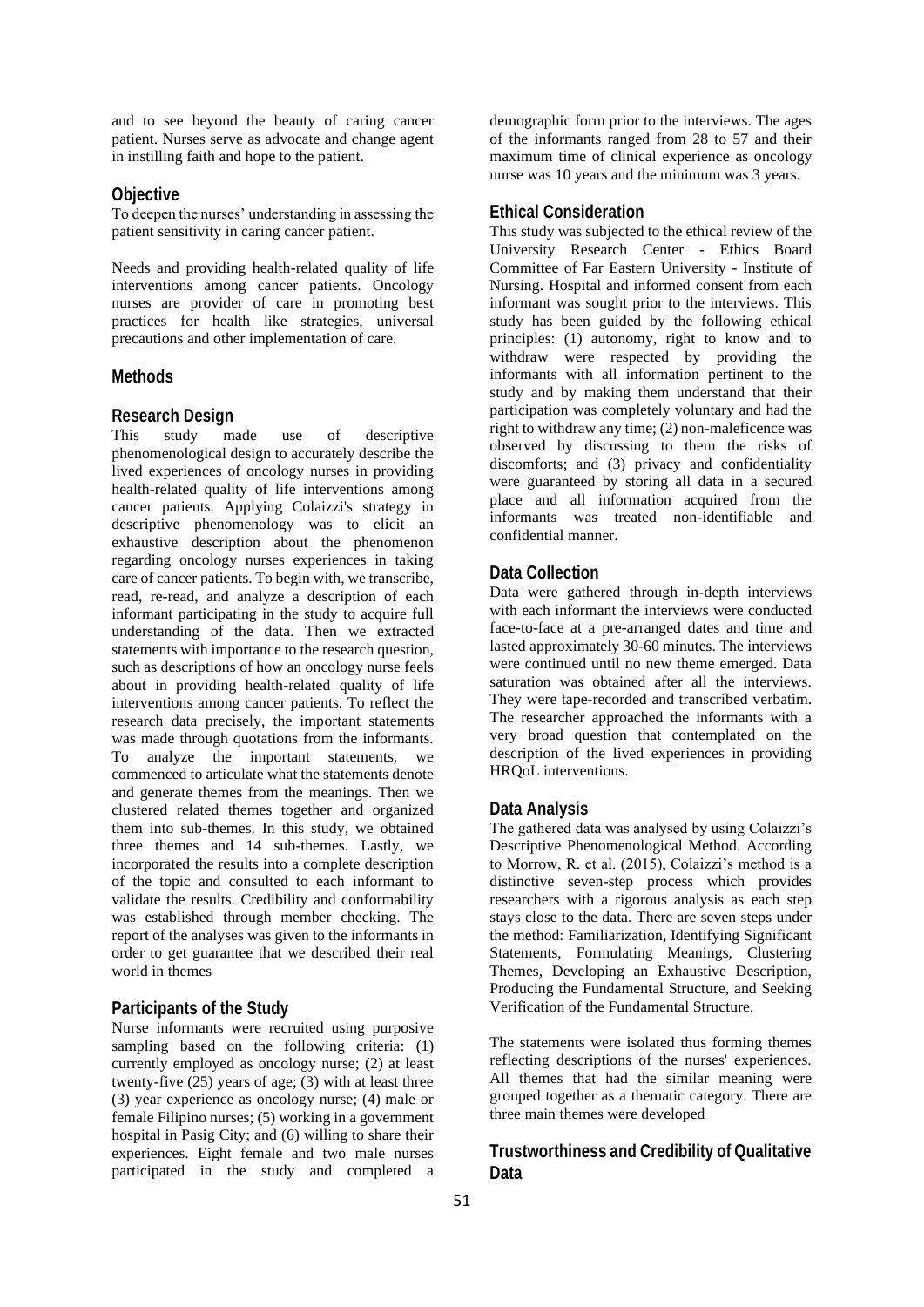For the credibility of the gathered information, this study utilizes a member-check validation of findings that allows the participants to confirm whether the analysis gathered by the researchers is coordinated with their lived experiences. According to Polit & Beck (2012), credibility refers to the data's truth or the participant views and interpretation and representation of them by the researchers. These data sets are the first criterion in establishing the trustworthiness of the qualitative paper.

## **Result**

This chapter presents the results and discussion of the data gathered. The following information was all synthesized from unstructured interviews of participants. The analysis is guided by Colaizzi's (1978) descriptive phenomenological data analysis.

# **Tale of Misery in the Patient during Nurse Encounter**

Patient is mostly encounter suffering, the feeling of misery when there is no hope and helpless in the situation that they are encountering. The battles seem no end, pain and suffering which commonly the patient encounters. Being diagnosed with a terminal illness and living with the prospect of imminent death presents an existential challenge that fundamentally disrupts people's relationship with time.(Moore, 2013) The informants address the importance of emotional care to cancer patient. This need to address immediately. Alongside pain, psychological distress is commonly reported (Harding, et.al 2011), highlighting the need to understand patients' psychological experiences of engaging with palliative care services from their perspective.

"Their emotions weren't stable. They try to be okay but sometimes they remember something and there's a shift. They get sad and then they cry."- N8

"Depressed patients are really those that go through chemo. You'll notice differences whenever they come back and the prognosis is bleak. Knowledge about depression, the recognition of symptoms like "appropriate sadness" due to the patient's trying to conquer fear of death and initiation of treatment is essential for optimum cancer care: "Listen to the depressed. They speak whatever it is on their minds. But even when you don't hear it, you can see in their actual appearance how depressed they are. So that's what you really need to be able to see, since the cancer could worsen because of it"- N1.

Cancer patients are afraid of uncontrolled pain, thinking of what happens after death, including what might happen to their loved ones: "Whenever they see their children visiting, they end up crying. They don't speak about the pain they feel, but I interpret it as these people not yet wanting to leave their kids unstable."- N5

The nurse engagement or interaction plays crucial role in providing companionship. The interaction cultivated sense of social connectedness and for some alleviated feelings of loneliness. Moreover, the shared understanding among patients as a result of their illnesses allowed some participants to seek and provide informational and emotional support (Vasileiou, 2020).

## **Building Hope to Cancer Patient**

Instilling hope to the cancer patient is one of the challenge of health care provider. All informants were vastly encouraged in caring for cancer patients holistically, with emphasis on the physical, psychological, emotional, and spiritual aspects of care. Learning to reflect the patient's feelings in a deeper meaning makes them feel heard and understood. Nurses don't analyze, interpret, judge, or give advice. The significance of allowing patients to express their negative feelings about their illness and treatment when they feel they need to, in order to reinforce positive disposition. On the other hand, nurses also encourage the patient to regain control of their lives, experience hope and reconciliation through the development of their potential even in difficult times.

"Don't hesitate striking a conversation with the patient, even when they get irritable sometimes, they're always in pain. But once you show concern and compassion, you make them feel important even if it's just for five minutes"- N3.

"Cancer patients can sense and feel the uneasiness, nervousness, tension, anxiety and also carelessness being conveyed, through the interpretation of the body language of nurses and closed ones but also in the way they are touched while being cared for"-N4.

"The role of nurses is important in keeping the patients optimistic. When a person becomes ill, it's not just their organs. Nurses can change their minds, for example, nurses can explain to them and then make them feel that they are understood, no matter how horrible they feel, they won't have to feel alone"-N1.

It shows the human side of the health care team and generally helps everyone cope. One of the informants stated that when humor is used sensitively, respecting the gravity of the situation, it can build the connection among the caregiver, patient, and family. Through experiences of genuine human connection with staff and other patients, responsive, reliable and empathic care, and opportunities to facilitate patients' striving for living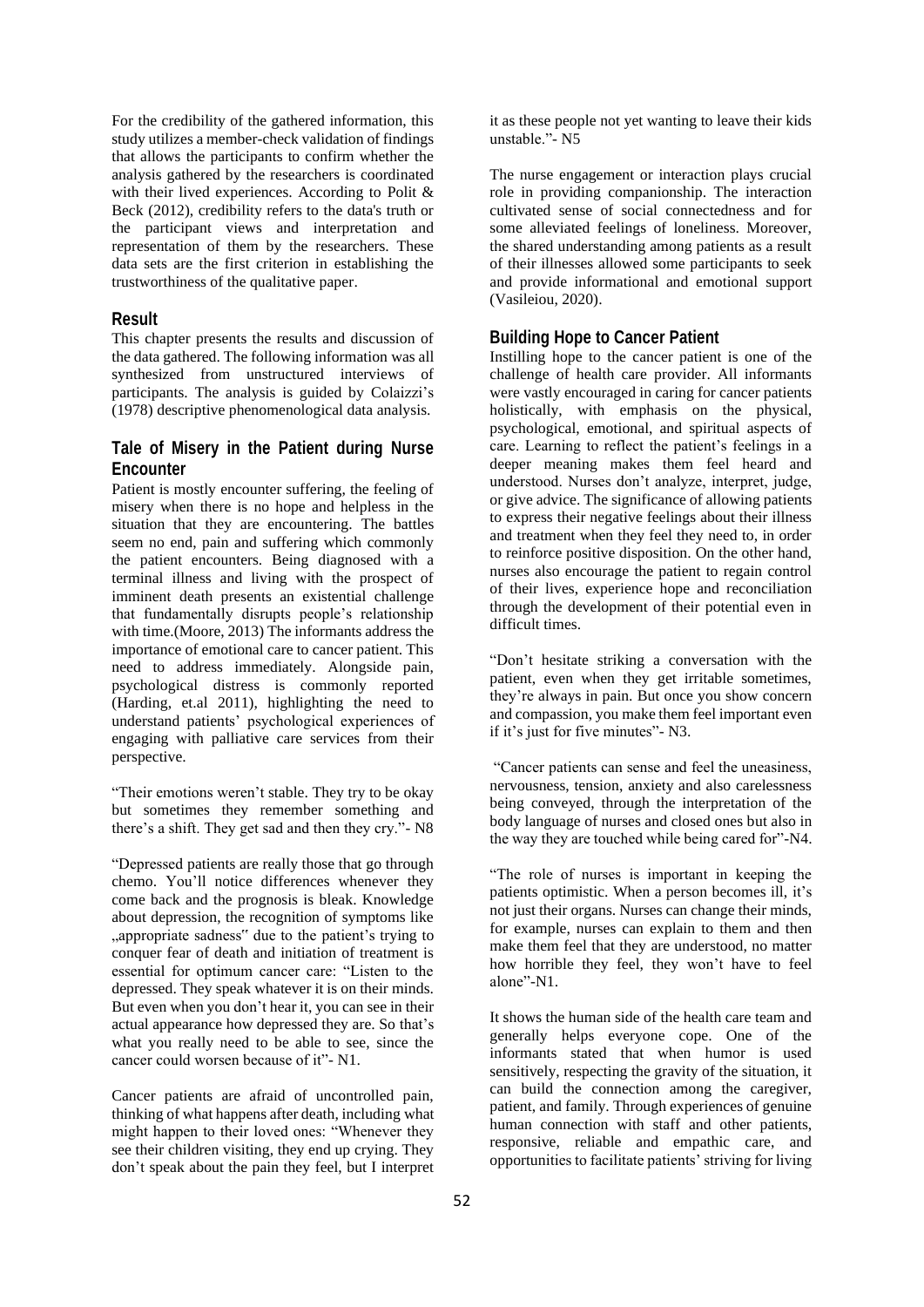a meaningful life amidst negotiating a terminal illness (Sandsdalen, 2015).

## **Finding Beauty beyond the Wall**

Nurses who have developed strong interpersonal relationships with patients often share the suffering experienced by the relatives of a cancer patient, and may experience a similar sense of bereavement when the patient dies. What it means to be an oncology nurse, a no-win situation where compassion routinely gets hijacked by grief. When a cancer patient died in the hospital, the person caring for them in their last days, hours, and minutes is the nurse because they are the ones who are always there. "One informant noted that nurses tend to get to know the cancer patients, their families, even their friends because they keep on returning in the institution for their treatment sessions. And because they get know them so well, in such an intense and intimate setting, they end up caring about them. Nursing is a profession and discipline, being a nurse need commitment and service to the people, to actively promote, protect and restore of one's health of individual (Salinda, et.al., 2021).

"When you see chemo's side effects, you really feel for the patient. You develop a bond with them; they don't just do chemo once, it happens twice, thrice, even more. As a nurse, you know you have emotions, and you feel for them, but there's nothing you can do but serve them."- N1

"I had a patient I took care for a long time and when he died, I was devastated. I got to know their family, and they were all so kind and so close. So I felt like I was part of the family, so when the death came, I was also devastated"- N6.

A nurses' road to fulfillment is not always dominated by grateful and gentle patients. One informant noted that she can't call herself a nurse unless she accepts the fact that dealing with grumpy, over demanding, and ill-tempered patients every once in a while is quite inevitable in one's nursing career. It emphasized that responding to cancer patients anger requires empathy and a willingness to understand the meanings of their anger that might allow the patient to be accountable for their attitude to their illness. Nurses were asked to be doing more and more with less and less. Keeping a cool head on their shoulders and having compassion is clearly something that helps. For instance, one informant stated that sometimes it can be very difficult for the nurses to maintain a calm demeanor when things get out of hand. This is particularly true when patients are displaying challenging behavior because patient care is central to the job of a nurse "It's challenging, as you encounter different attitudes. But you need to be really patient, because we don't know how it feels to have cancer.

## **Discussion**

The study focuses on the experience those cancer patient experiences. It mainly describes depression and anxiety is common among people diagnosed with cancer. Stress is often a trigger for depression and anxiety, and cancer is one of the most stressful events that a person may experience. These conditions may interfere with cancer treatment. The patients with untreated depression or anxiety may be less likely to take his cancer treatment medication and continue good health habits because of fatigue or lack of motivation. They may also withdraw from family or other social support systems, which means they will not ask for the needed emotional and financial support to cope with cancer. This in turn may result in increasing stress and feelings of despair (American Society of Clinical Oncology, 2012).

Cancer patient also concern on the pain brought by cancer and the treatment possibility of failure. The extensive misery from diagnosis to treatment and beyond. Since cancer affects not only the physical but Also the psychological, emotional and spiritual status of the patient (Markides, 2011). Countless ways, there is no single trail taken by all cancer patients. The misery is shared between the patient and healthcare professionals, and nurses can provide both care and support to patients throughout their desolation (Legg, 2015). Nurses strive to have caring relationships with patients, to discover their stories, and to know them so as to assist them better back to health. (Salinda, et.al. 2021).Thus, oncology nurses who are comfortable with listening and discussing existentially related concerns may be in a better position to promote the patient's physical, psychological, emotional and spiritual adaptation. With a nurse's help, if a patient can resolve the miseries that impact quality of life during treatment, it may greatly improve their outlook. It is difficult for patients to focus on learning about anti-cancer treatment if they are overwhelmed with anxiety and distressing though (Vondrasek & Cody, 2012).

It describes hope in the time of distress, that there is always God who loves us in suffering. Losing hope is common which the cancer patient experience, somehow even nurses if it is terminally ill patient if is base with medical there are some cases which are hopeless. But as nurse we instill hope to patient. God never abandoned His people in their suffering, There is always hope and miracles if we pray (Osteen, 2020). Oncology nurses empower the patients to establish hope and reconciliation thru rapport and communication, touch intervention, enhancing faith, inserting humor during interactions, and helping the patients develop a positive outlook in life despite their condition. Open communication is the cornerstone of rapport between nurse and patient. The patient want to know what is going on and will